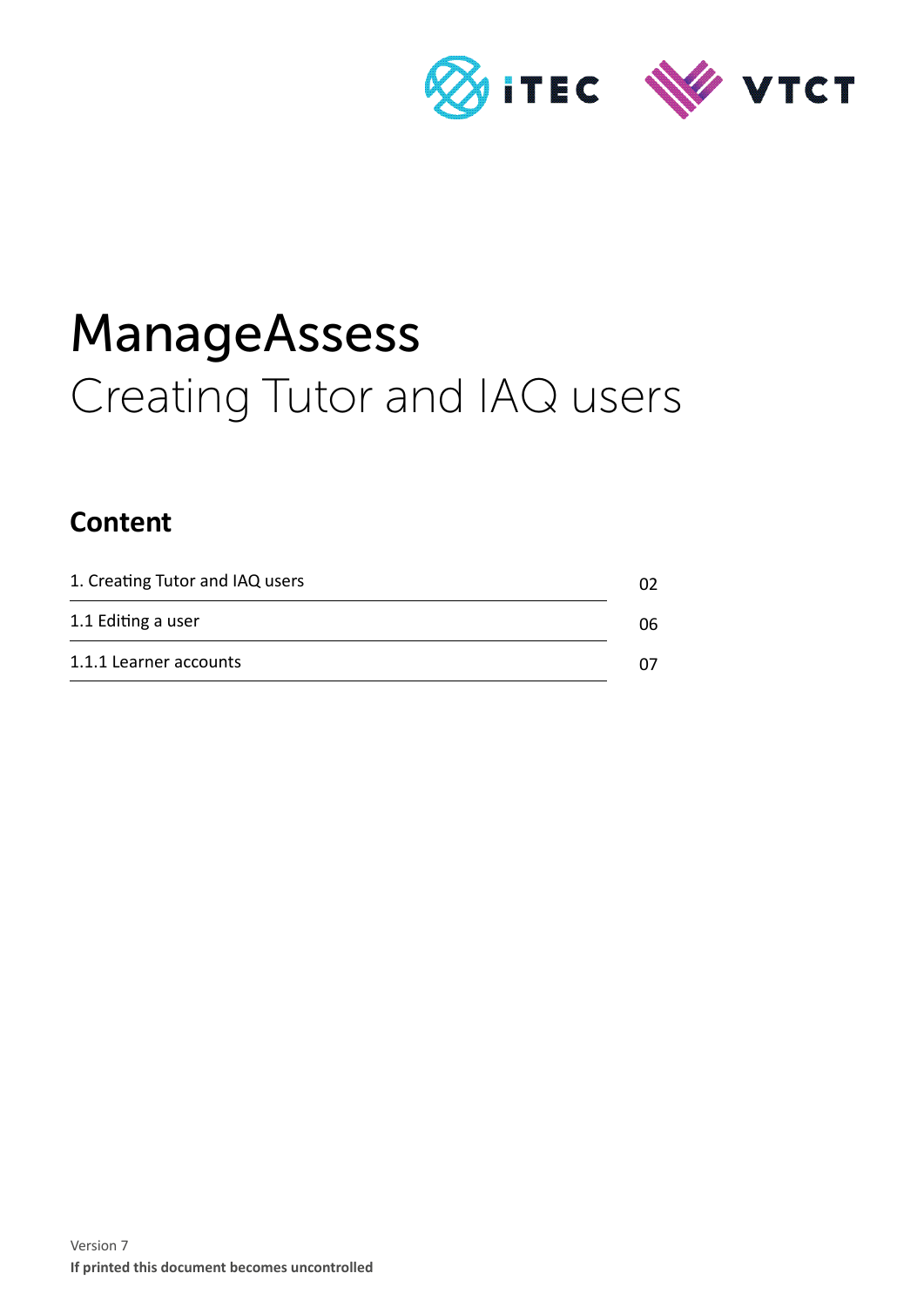

## **1. Creating Tutor and IQA users**

#### 1. Select 'Users'.



2. Select 'Add user'.

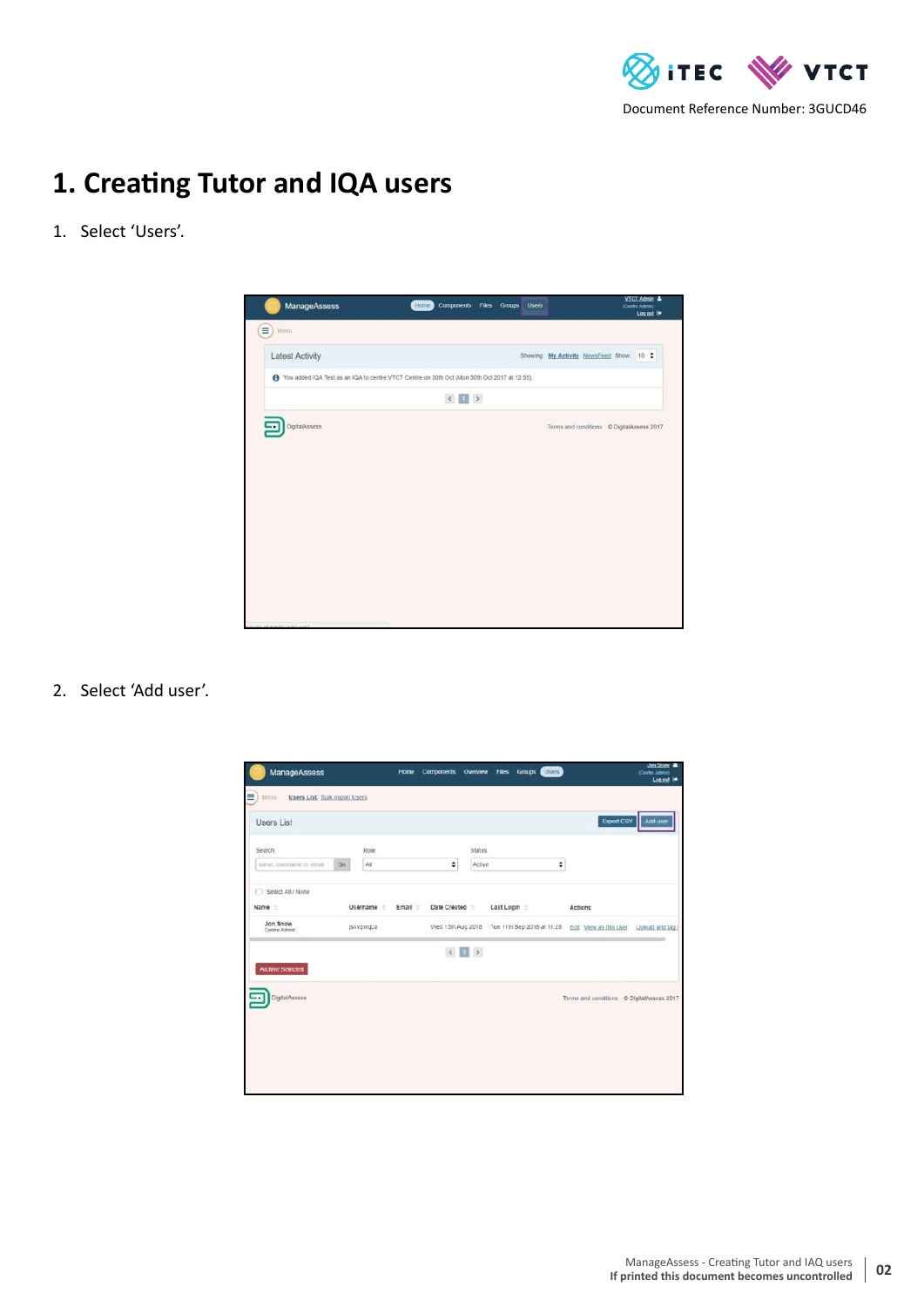

- 3. Enter a Username and/or Email address.
	- **• If an email address is provided**, the user will be emailed a link to log into ManageAssess, along with their login details, which they will need to change upon initial login.
	- **• If an email address is not available, enter a username and a temporary password**, then provide the user with a [link to the login screen](https://www.manageassess.com/accounts/login/) plus the username and password you set. The user will be required to change the password when they first log in.

**NB**: *If emailing a user their login details, it is strongly recommended that the username and password are sent in separate emails.*

| User details                                     | Personal details                                 |
|--------------------------------------------------|--------------------------------------------------|
| <b>Usemame</b> Optional if email provided        | First Name                                       |
| Usemame                                          | First Name                                       |
| Email Optional if assessment provided.           | Middle Name Optional                             |
| Email                                            | Middle Name                                      |
| Temporary Password Changed by user on next login | Last Name                                        |
| Temporary Password                               | Last Name                                        |
| Roles                                            | Gender                                           |
| ٠<br>$\boldsymbol{\mathsf{x}}$                   | ÷<br>Male                                        |
| Add another role +                               | Date of Birth Optional                           |
|                                                  | Add user<br>or cancel and return to user listing |

4. If no email address is available, enter a username and temporary password.

| Add User                                        |                                                  |
|-------------------------------------------------|--------------------------------------------------|
| User details                                    | Personal details                                 |
| <b>Usemame</b> Optional if email provided       | First Name                                       |
| Usertest                                        | First Name                                       |
| Email Optimal if assertante provided            | Middle Name Optional                             |
| Ernall                                          | Middle Name                                      |
| Temporary Password changed by user on next look | Last Name                                        |
| Usertest                                        | Last Name                                        |
| Roles                                           | Gender                                           |
| ÷<br>$\boldsymbol{\mathsf{x}}$                  | ٠<br>Male                                        |
| Add another role +                              | Date of Birth Optional                           |
|                                                 | Add user<br>or cancel and return to user listing |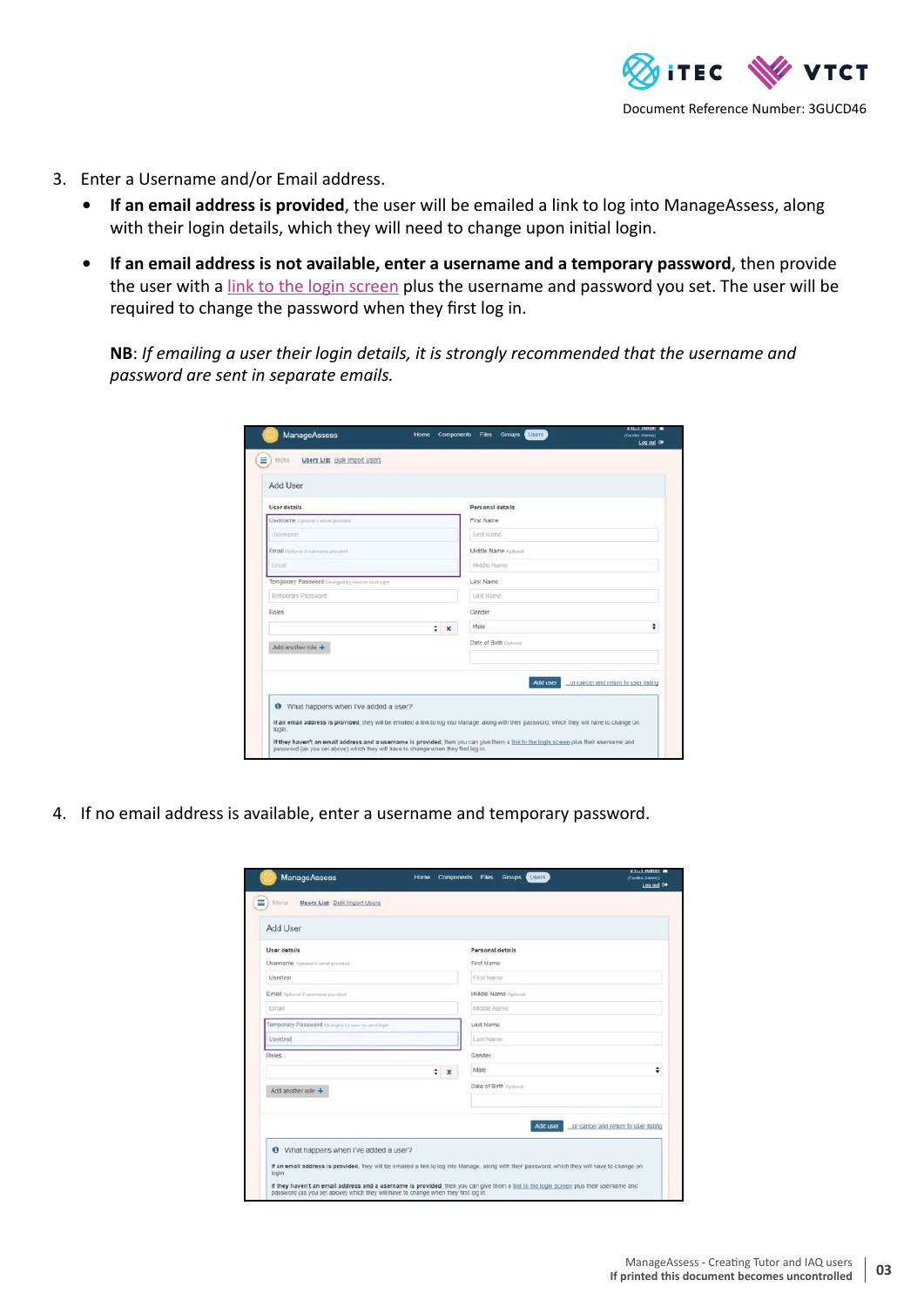

Select the user's 'Role'.

Multiple roles can be selected for a user. When the user logs in, and they have multiple roles assigned to their profile, they will select which role they wish to enter the system as.

**NB:** Centres are unable to add additional centre administrator users. If additional centre administrator users are required, an existing centre administrator needs to email [customersupport@vtct.org.uk](mailto:customersupport%40vtct.org.uk?subject=Additional%20Centre%20Admin%20Users%20-%20ManageAssess) with their VTCT site code, and the name and email address of the additional centre administrator user(s).

| User details<br>Personal details<br>First Name<br>Usemame Optional if a mail provided<br>First Name<br><b>Usertest</b><br>Email Optional if username provided<br>Middle Name Culinnal |   |
|---------------------------------------------------------------------------------------------------------------------------------------------------------------------------------------|---|
|                                                                                                                                                                                       |   |
|                                                                                                                                                                                       |   |
|                                                                                                                                                                                       |   |
| Middle Name<br>Email                                                                                                                                                                  |   |
| Temporary Password Changed by user on next login<br>Last Name                                                                                                                         |   |
| Last Name<br><b>Usertest</b>                                                                                                                                                          |   |
| Roles<br>Gender                                                                                                                                                                       |   |
| Maie<br>÷<br>$\infty$                                                                                                                                                                 | ÷ |
| Date of Birth Optional<br>Add another role +                                                                                                                                          |   |
|                                                                                                                                                                                       |   |
|                                                                                                                                                                                       |   |

5. For each role assigned, select the associated 'Centre'.

| User details<br>Username optonal if email provided |                    | Personal details<br>First Name |          |                                      |
|----------------------------------------------------|--------------------|--------------------------------|----------|--------------------------------------|
| <b>Usertest</b>                                    |                    | First Name                     |          |                                      |
| Email Optional if username provided                |                    | Middle Name Optional           |          |                                      |
| Email                                              |                    | Middle Name                    |          |                                      |
| Temporary Password Changed by user on next topis   |                    | Last Name                      |          |                                      |
| Usertest                                           |                    | Last Name                      |          |                                      |
| Roles.                                             |                    | Gender                         |          |                                      |
| Tutor                                              | $\approx$ $\times$ | Male                           |          | ٠                                    |
| ÷<br>Centre                                        |                    | Date of Birth Optional         |          |                                      |
| Add another role +                                 |                    |                                |          |                                      |
|                                                    |                    |                                | Add user | or cancel and return to user listing |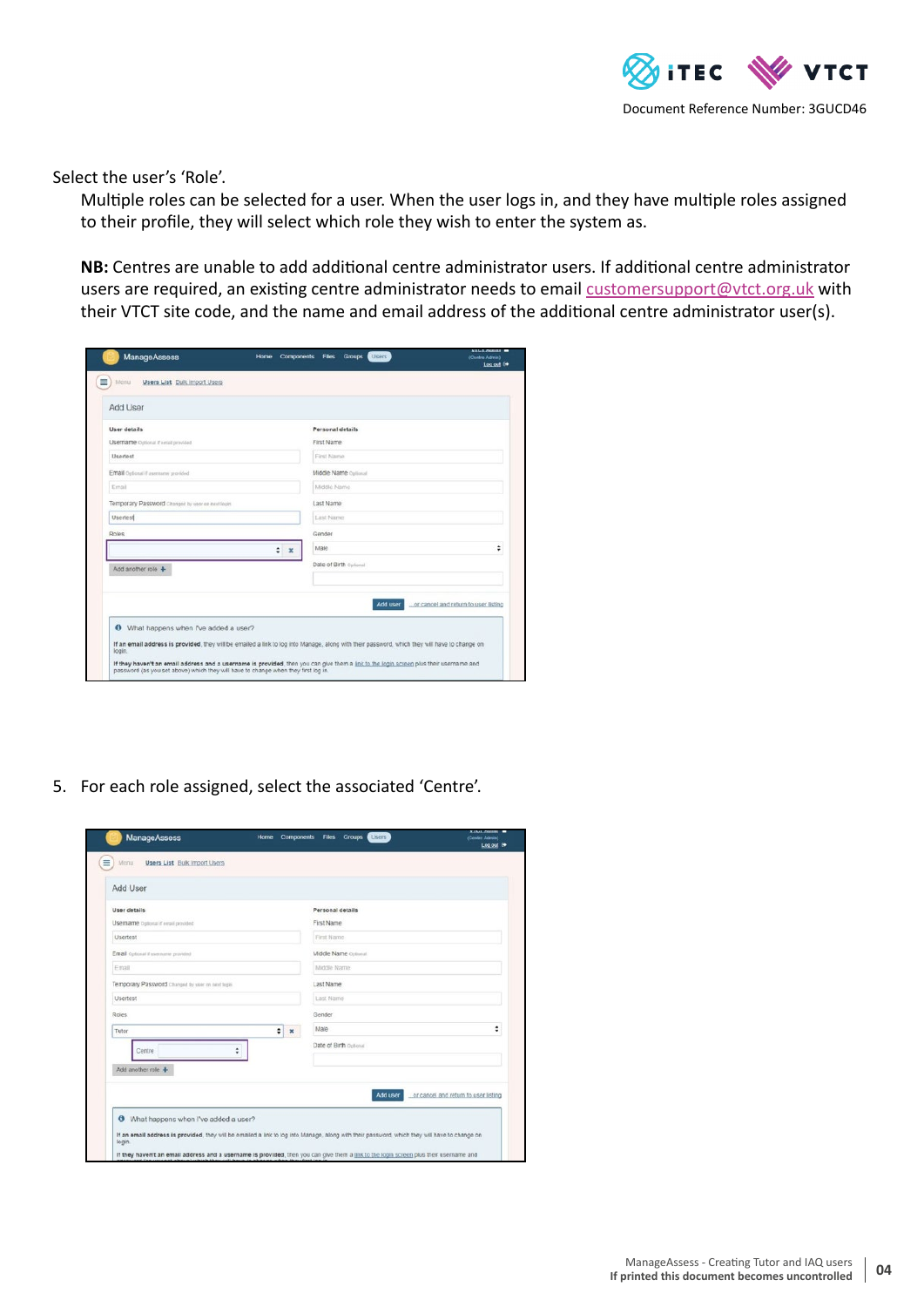

- 7. To add additional roles, select 'Add another role +'.
- 8. Enter the user's personal details.

#### **Mandatory fields are:**

- First name
- Last name

| Add User                                         |                                                  |
|--------------------------------------------------|--------------------------------------------------|
| User details                                     | Personal details                                 |
| <b>Usemame</b> Optimal if equit provided         | First Name                                       |
| Usertest                                         | First Name                                       |
| Email Optional if username provided.             | Middle Name optional                             |
| Email                                            | Middle Name                                      |
| Temporary Password Changed by user on next login | Last Name                                        |
| Usertest                                         | Last Name                                        |
| <b>Roles</b>                                     | Gender                                           |
| $\div$ x<br>Tutor                                | ÷<br>Male                                        |
| ÷<br>VTCT Centre<br>Centre                       | Date of Birth Cotonal                            |
| Add another role +                               | Add user<br>or cancel and return to user listing |

#### 9. Select 'Add user'.

| User details                                              | Personal details                                                                                                                                                                                                             |
|-----------------------------------------------------------|------------------------------------------------------------------------------------------------------------------------------------------------------------------------------------------------------------------------------|
| Usemame Oplional if email provided                        | First Name                                                                                                                                                                                                                   |
| Userlest                                                  | User                                                                                                                                                                                                                         |
| Email Optional if username provided.                      | Middle Name Optional                                                                                                                                                                                                         |
| Email                                                     | Middle Name                                                                                                                                                                                                                  |
| Temporary Password Changed by user on next login          | Last Name                                                                                                                                                                                                                    |
| Usertest                                                  | Test                                                                                                                                                                                                                         |
| Roles                                                     | Gender                                                                                                                                                                                                                       |
| ÷<br>Tutor<br>10                                          | ÷<br>Male                                                                                                                                                                                                                    |
| ÷<br>Centre VTCT Centre<br>Add another role +             | Date of Birth Optional                                                                                                                                                                                                       |
| What happens when I've added a user?<br>$\omega$<br>login | or cancel and return to user listing<br>Add user<br>If an email address is provided, they will be emailed a link to log into Manage, along with their password, which they will have to change on                            |
|                                                           | If they haven't an email address and a username is provided, then you can give them a link to the login screen plus their username and<br>password (as you set above) which they will have to change when they first log in. |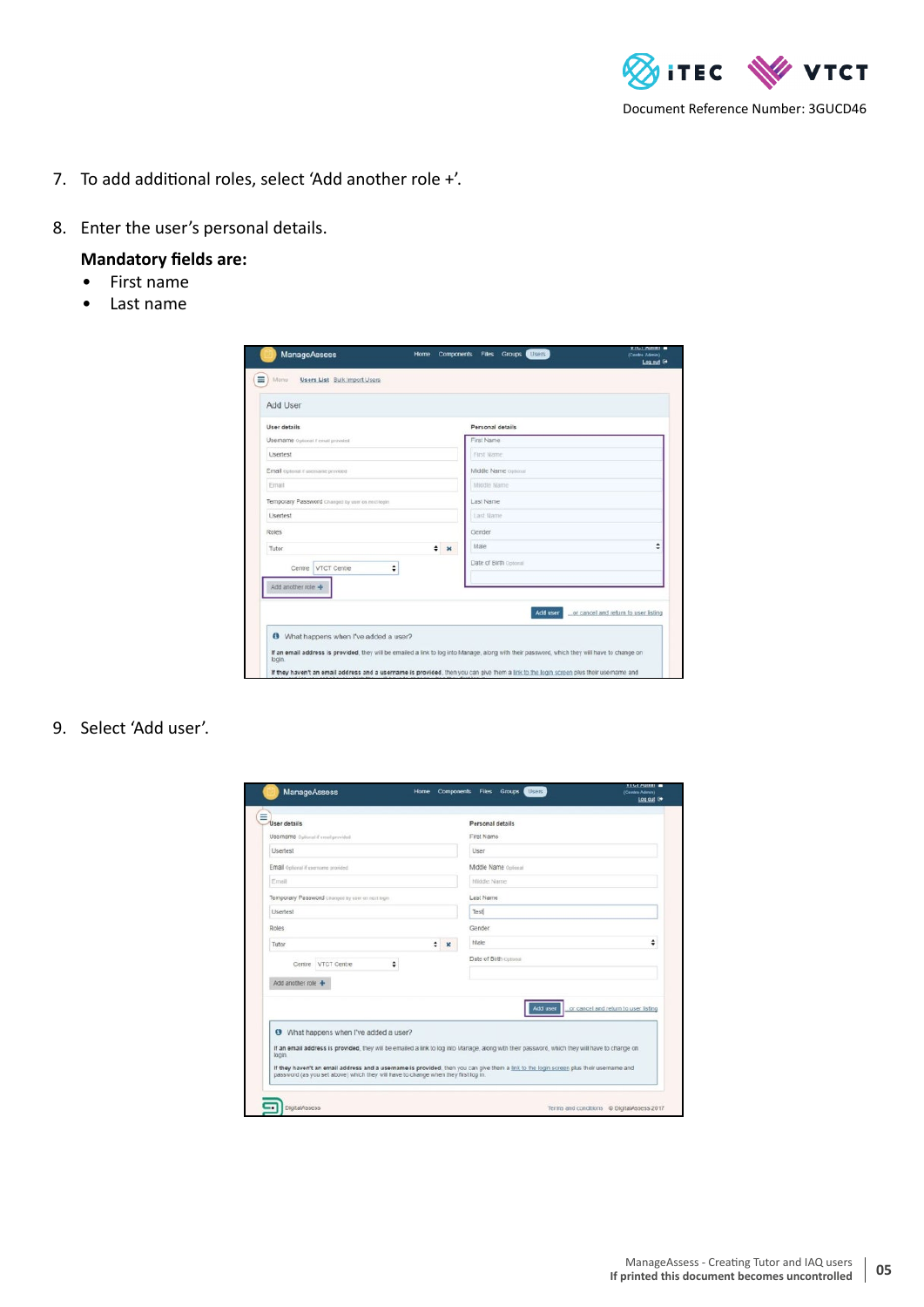

- 10. The user has been created.
- 11. If the user does not receive their login email, you can re-send the invite by selecting the '(Re)Send Invite' link.

| <b>Users List</b>    |              |       |                                |                                                | Export CSV | Add user |
|----------------------|--------------|-------|--------------------------------|------------------------------------------------|------------|----------|
| New User Created!    |              |       |                                |                                                |            |          |
| Name                 | Username     | Email | Actions                        |                                                |            |          |
| <b>Liser Test</b>    | useriest     |       |                                | Edit View as this user Disable (Re)Send Invite |            |          |
| Tutor Test3          | tutortest3   |       | Edit View as this user Disable |                                                |            |          |
| Tutor Test2          | tutoriest2   |       | Edit View as this user Disable |                                                |            |          |
| <b>Learner Test4</b> | learnertest4 |       | Edit View as this user Disable |                                                |            |          |
| Learner Test3        | learnertest3 |       | Edit View as this user Disable |                                                |            |          |
| <b>Learner Test2</b> | learneriest2 |       | Edit View as this user Disable |                                                |            |          |
| Learner Test1        | learnertest1 |       | Edit View as this user Disable |                                                |            |          |
| <b>IQA Test</b>      | igatest      |       | Edit View as this user Disable |                                                |            |          |
| <b>Tutor Test</b>    | tutortest    |       | Edit View as this user Disable |                                                |            |          |
| <b>VTCT Admin</b>    | vtct_admin   |       | Edit View as this user         |                                                |            |          |
|                      |              |       | (1)                            |                                                |            |          |

### **1.1. Editing a user**

- 1. From the 'Users' page, select the 'Edit' link for the user you want to edit.
- 2. Select 'Edit'.

| ≡<br>Menu          | Users List Bulk Import Users |       |                                           |  |                                           |                     |
|--------------------|------------------------------|-------|-------------------------------------------|--|-------------------------------------------|---------------------|
| <b>Users List</b>  |                              |       |                                           |  |                                           | Export CSV Add user |
| New User Created!  |                              |       |                                           |  |                                           |                     |
| Name               | Username                     | Email | <b>Actions</b>                            |  |                                           |                     |
| User Test          | usertest                     |       |                                           |  | View as this user Disable (Re)Send Invite |                     |
| <b>Tutor Test3</b> | tutortest3                   |       | Edit View as this user Disable            |  |                                           |                     |
| <b>Tutor Test2</b> | tutortest2                   |       | Edit View as this user Disable            |  |                                           |                     |
| Learner Test4      | learnertest4                 |       | Edit View as this user Disable            |  |                                           |                     |
| Learner Test3      | learnertest3                 |       | Edit View as this user Disable            |  |                                           |                     |
| Learner Test2      | learnertest2                 |       | Edit View as this user Disable            |  |                                           |                     |
| Learner Test1      | learnertest1                 |       | Edit View as this user Disable            |  |                                           |                     |
| <b>IQA Test</b>    | igatest                      |       | Edit View as this user Disable            |  |                                           |                     |
| <b>Tutor Test</b>  | tutortest                    |       | Edit View as this user Disable            |  |                                           |                     |
| <b>VTCT Admin</b>  | vict_admin                   |       | Edit View as this user                    |  |                                           |                     |
|                    |                              |       | $\mathcal{L} = \mathcal{L} - \mathcal{F}$ |  |                                           |                     |